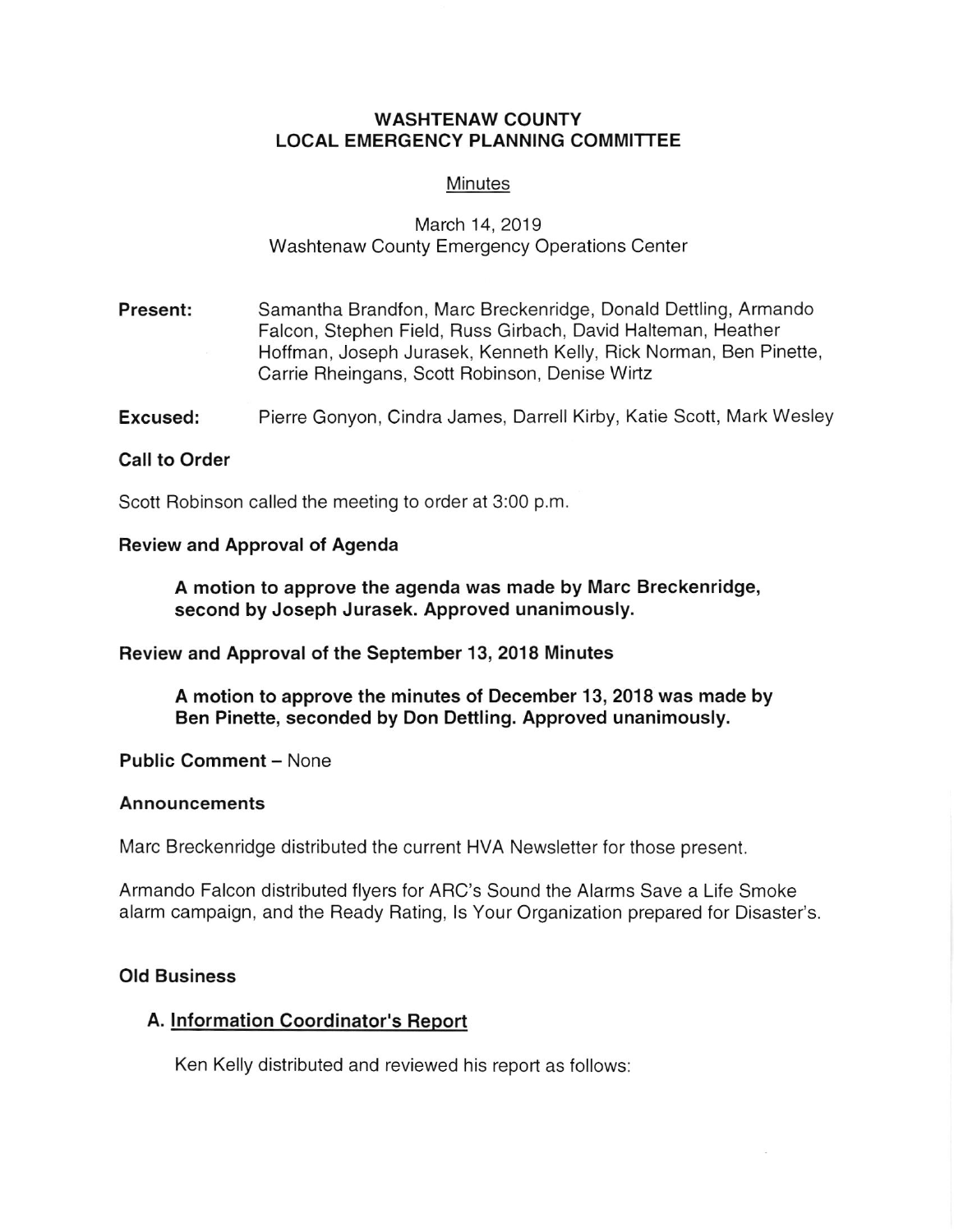- . As of March 13, 47 EHS sites have updated plans
- . No new plans have been created since our last meeting.

The deadline to submit 2018 Tier ll reports has now passed. lt was March 1. Ken has noticed an increase in submissions over previous years and had to contact several facilities and have them amend their reports to show the actual fire departments in their jurisdictions. Many companies are now hiring outside consultants to do their reporting and they simply enter the fire departments that is for that city. For example several facilities have Ann Arbor or Ypsilanti addresses but Pittsfield Township is their fire department. Ken instructed them to amend their report.

Also many facilities are not sending copies of the Tier IIs to the local fire departments because they feel that submitting electronically is sufficient. Because of that Ken reminded several fire departments that we have set up a specific Fire Chiefs Tier ll Manager user account so they can go in and view all of the reports in Washtenaw County. Ken also instructed facilities to send hard copies to their local fire departments unless told otherwise.

Ken has been reviewing the Tier ll reports and will be contacting facilities that may require response plans due to EHS chemicals on site.

- B. Emergency Coordinator's report David Halteman advised that incidents occurred in January on the  $8<sup>th</sup>$ , eastbound M-14 and Barton fuel spill, 16<sup>th</sup>, an oil spill at Dixboro and Plymouth, 21<sup>st</sup>, there was a firegate valve failure at the Freedom pumping station. Procedures were not followed, and notifications were not made appropriately. David met with the township and the pipeline management to clarify procedures. 25<sup>th</sup> I-94 and US-23 a roll over semi hauling liquid acid, 29<sup>th</sup> in Ann Arbor Township on Ford Road, 400-gal fuel tank failed on private property, and on February 27<sup>th</sup> on South Congress, YCUA reported a sewage release.
- C. HazMat Team Director's report Russ Girbach reported that the team was called to l-94 and US-23 for a roll over semi hauling 4400 pounds of batteries that were contained inside the trailer. SuperPro conducted clean up with soda ash used to neutralize the acid.
- D. Letter from MDOT regarding M-14 Ken Kelly and Scott Robinson reviewed the response received from MDOT which was included in the meeting packet. A PowerPoint presentation provided views of the January  $8<sup>th</sup>$  roll over accident on M-14 at Barton showing the need for changes in the way the on and off ramps for Barton Drive create the problem. Those present accepted the remediation actions that MDOT plan to take to correct the flow of traflic in that area.